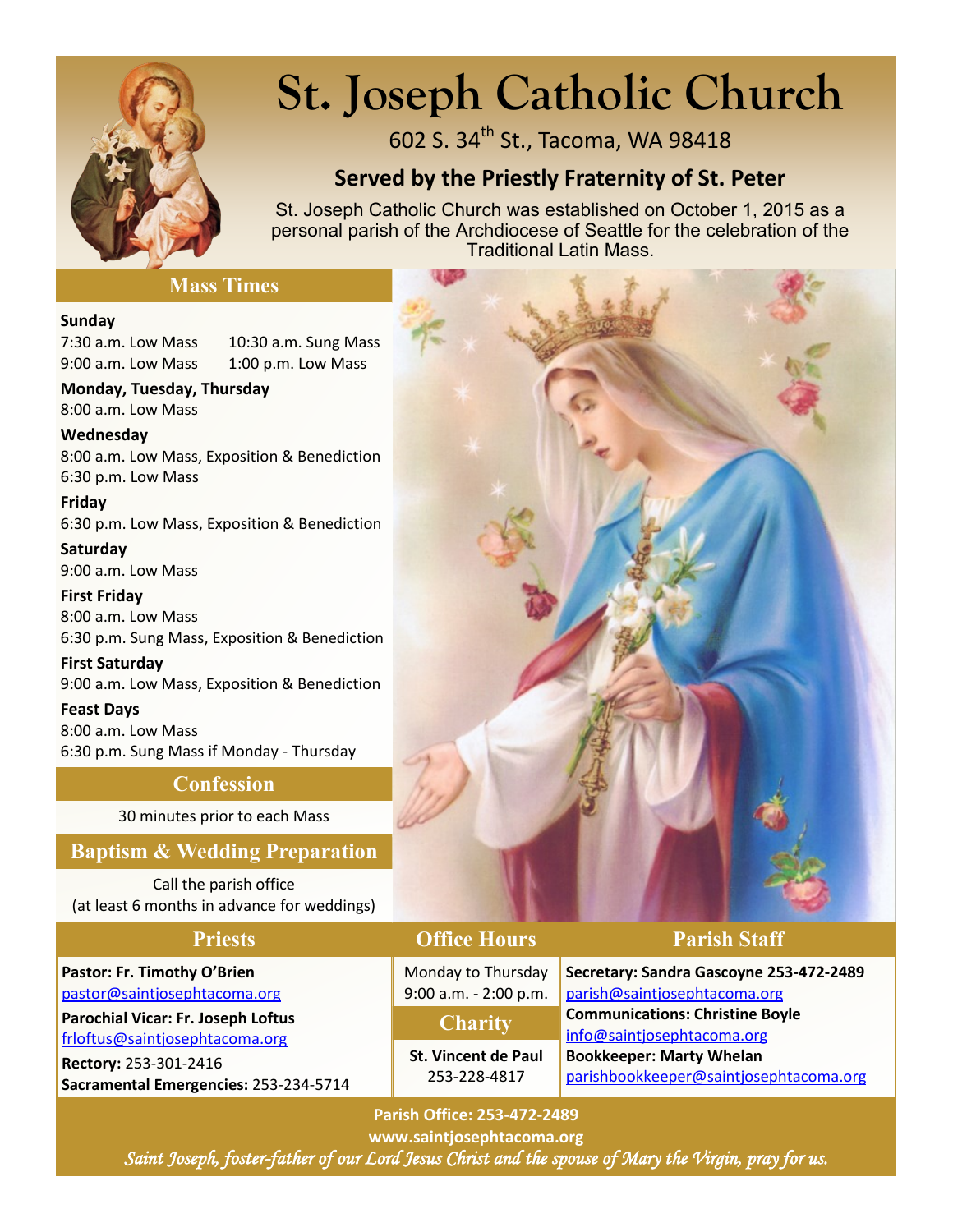# **The Fourth Sunday after Easter May 15, 2022**

*"In aridity and despondency the Holy Spirit also works in the faithful soul; His action is secret and hidden, but also real and effective. Its chief purpose is to purify the soul and dispose it for union with God. If the soul is convinced of this, it will remain confident, even in difficulties, and if it neither understands nor sees its path, it will trust in the Holy Spirit, who sees and knows well the goal to which He is leading it."*

#### **INTROIT** *Psalm 97:1, 2*

Sing ye to the Lord a new canticle, alleluia, for the Lord hath done wonderful things, alleluia; He hath revealed His justice in the sight of the Gentiles, alleluia, alleluia, alleluia. Psalm. His right hand, and His holy arm, hath gotten Him the victory.  $\hat{V}$ . Glory be to the Father, and to the Son, and to the Holy Ghost. As it was in the beginning, is now, and ever shall be, world without end. Amen.— Sing ye to the Lord...

#### **COLLECT**

O God, who makes the faithful to be of one mind and will: grant to Thy people the grace to love what Thou dost command and to desire what Thou dost promise, that amid the changes of the world, our hearts may there be fixed where true joys are to be found. Through our Lord Jesus Christ, Thy Son, Who liveth and reigneth with Thee in the unity of the Holy Ghost, God, world without end.

**EPISTLE** *James 1:17-21* Dearly beloved, every best gift and every perfect gift is from above, coming down from the Father of lights, with whom there is no change nor shadow of alteration. For of His own will hath He begotten us by the word of truth, that we might be some beginning of His creature. You know, my dearest brethren. And let every man be swift to hear but slow to speak and slow to anger. For the anger of man worketh not the justice of God. Wherefore, casting away all uncleanness and abundance of naughtiness, with meekness receive the ingrafted word, which is able to save your souls.

#### **ALLELUIA**

Alleluia, alleluia. *(Ps. 117:16.)* The right hand of the Lord hath wrought strength, the right hand of the Lord hath exalted me. Allelúia. (Rom. 6:9.) Christ, rising again from the dead, dieth now no more: death shall no more have dominion over Him. Allelúia.

#### **GOSPEL** *John 16:5–14*

At that time Jesus said to His disciples: I go to Him that sent Me: and none of you asketh Me: Whither goest Thou? But because I have spoken these things to you, sorrow hath filled your heart. But I tell you the truth: it is expedient to you that I go, for if I go not, the Paraclete will not come to you: but if I go, I will send Him to you. And when He is come, He will convince the world of sin

and of justice and of judgment. Of sin, because they believed not in Me: and of justice, because I go to the Father, and you shall see Me no longer: and of judgment, because the prince of this world is already judged. I have yet many things to say to you; but you cannot bear them now. But when He, the Spirit of truth, is come, He will teach you all truth. For He shall not speak of Himself: but what things soever He shall hear He shall speak, and the things that are to come, He shall show you. He shall glorify Me: because He shall receive of Mine and shall show it to you.—Creed.

#### **OFFERTORY** *Psalm 65:1, 2, 16*

Shout with joy to God, all the earth, sing ye a psalm to His Name: come and hear, and I will tell you, all ye that fear God, what great things the Lord hath done for my soul, allelúia.

#### **SECRET**

O God, who by the holy interchange of this Sacrifice dost make us partakers of the One Supreme Godhead: grant, we beseech Thee, that as we know Thy truth, so we may worthily live it. Through our Lord...

#### **PREFACE FOR EASTER**

It is truly meet and just, right and for our salvation, at all times to praise Thee, O Lord, but more gloriously at this time above others when Christ our Pasch was sacrificed. For He is the true Lamb Who took away the sins of the world: Who by dying destroyed our death, and by rising again hath restored us to life. And therefore with Angels and Archangels, with Thrones and Dominations, and with all the hosts of the heavenly army, we sing a hymn to Thy glory, evermore saying:—Sanctus

#### **COMMUNION** *John 16:8*

When the Paraclete, the spirit of truth, is come, He will convince the world of sin and of justice and of judgment, alleluia, alleluia.

#### **POST COMMUNION**

Stand by us, O Lord our God, so that what we have confidently received may cleanse us from every vice and free us from every danger. Through our Lord…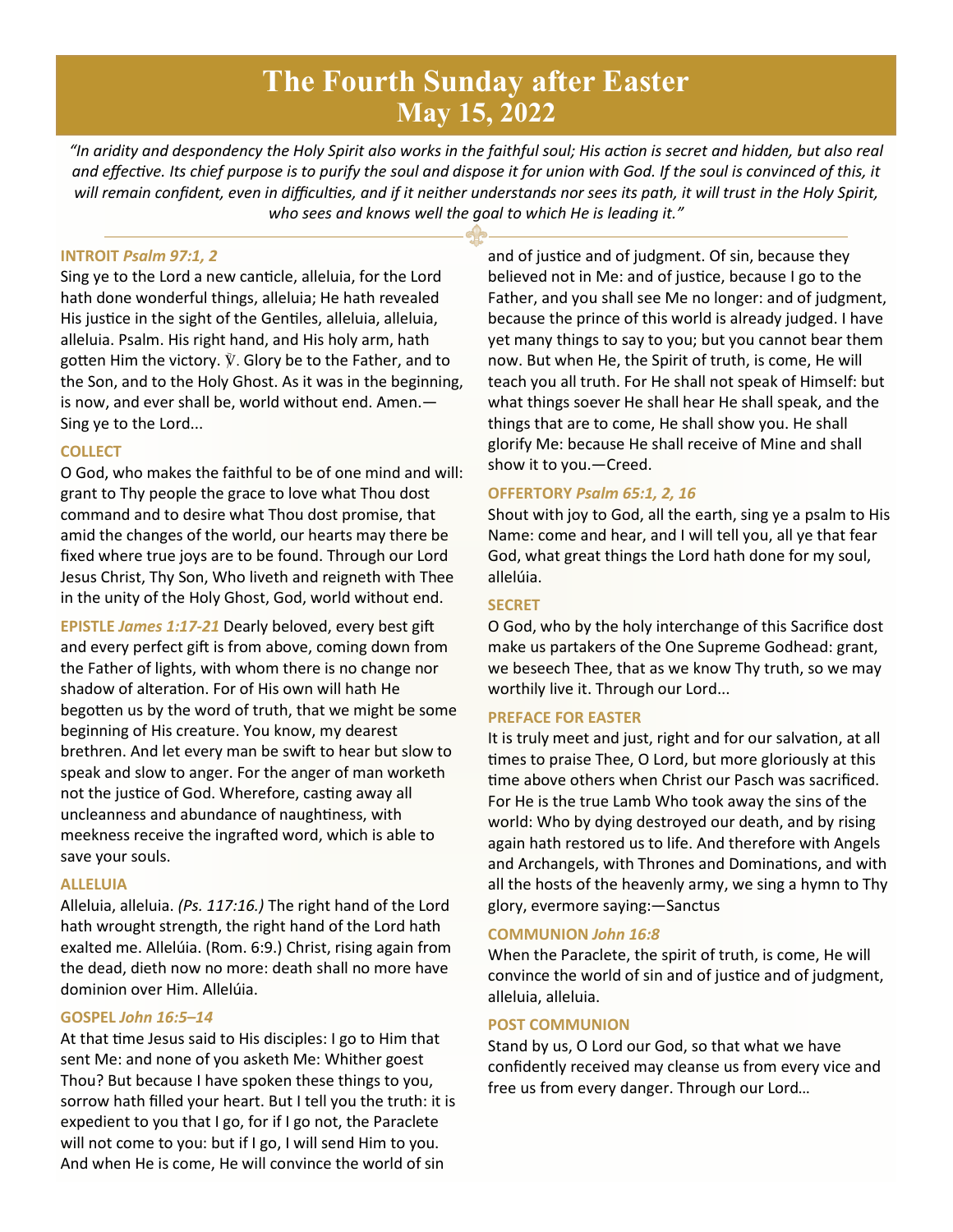# **Mass Intentions for the Week**

| Sun.  | May 15 Fourth Sunday after East |
|-------|---------------------------------|
| Mon.  | May 16 St. Ubald                |
| Tues. | May 17 St. Pascal Baylon        |
| Wed.  | May 18 St. Venantius            |
| Thur. | May 19 St. Peter Celestine      |
| Fri.  | May 20 St. Bernardine of Siena  |
| Sat.  | May 21 Saturday of Our Lady     |

#### **Father O'Brien Father Loftus**

er Pro Populo Priest's Intention **Hiep Trinh Priest's Intention** Priest's Intention All Souls Tony King **18 St. Venantius 18 St. Venantius Tony King 18 St. Venantius Tony King 18 St. Venantius Tony America** +Rose DeCleen +Thoan Tran Poor Souls in Purgatory +Amy Alexeev Gaven Cesario **121 Saturday 21 Saturaw 21 Saturaw 4 Lucas Martinez Vazquez** 

## **Parish News and Events**

#### **Collection**

May 8: \$9,406.80

# **The Confraternity of Christian Mothers**

The Confraternity of Christian Mothers will meet on Saturday, May 21, in St. Joseph Hall, following the 9:00 a.m. Mass.

#### **Rosary Makers**

The St. Joseph Rosary Makers will meet in the white house, following the 9:00 a.m. Mass on Saturday, May 21. Everyone is welcome. All supplies are provided.

#### **Adult Catechism**

We will have Adult Catechism in the Hall each Sunday of May from 2:00 to 3:00 p.m. followed by Vespers in the church at 3:00 p.m. You are welcome to bring a drink or snack for yourself or to share.

#### **St. Joseph Choir**

Do you love the Sung Mass? Would you like to sing the beautiful chants each Sunday from the choir loft? We have need of men's and women's voices. The choir sings on Sundays and feast days from September through the 1st of July. Weekly rehearsal will be on Thursday from 9:00-10:00 a.m. and on Sundays. Contact Sarah Duffy if interested.

#### **St. Gregory Chant Camp**



 **June 29 - July 1 at St. Joseph Parish** Come to chant camp for 3 days of singing with Fr. Loftus and Mrs. Duffy, Mass, talks by FSSP seminarians, games, food, and singing at evening Mass for the Feast of the Precious Blood. Open to children ages 9-17. A schedule and flyer will be available soon.

#### **Traditional Catholic Pilgrimage to the Holy Land**

Join Fr. Dennis Gordon, FSSP, of Saint Joan of Arc Parish in Post Falls, ID, on an extraordinary pilgrimage to the Holy Land! This thirteen-night pilgrimage from July 7–21, 2022, features visits to the holiest sites found throughout Nazareth, Galilee, Bethlehem, Jerusalem and Jordan, and Mount Carmel for the Feast of Our Lady of Mount Carmel! There will be daily Masses with Gregorian chant, and we've selected four-star hotels in Israel that are all within walking distance of the Blessed Sacrament to make a daily Holy Hour. All accommodations, meals, and land transport are included, and two professional guides will accompany us throughout the journey. There are only forty spaces available. Register today at [ProRome Tours!](https://prorometours.com/holy-land-fssp/)

#### **Camp St. John the Baptist**



All boys of the parish, ages 10 - 17, are invited to sign up for the first annual Camp St. John the Baptist which will run **SUMMER CAMP** from June 21 to 25. Join us for a few days of spiritual and physical formation as we

hike, go to daily Mass, play sports, have catechism lessons, enjoy God's creation, and much more. To register and for more information please visit [https://saintjosephtacoma.org/boyscamp.](https://saintjosephtacoma.org/boyscamp)

#### **Annual Catholic Appeal**

Thank you to everyone who has given to the Annual Catholic Appeal. So far, 17% of our goal has been met. If everyone participates, we can meet and exceed our goal. All contributions received in excess of our goal will come directly back to St. Joseph as a rebate. This year's rebate will go towards repairing the entrance of the church, and any excess of that will be applied to the maintenance of the church.

> **ACA Goal:** \$28,194.00 **Learn More:** [https://saintjosephtacoma.org](https://saintjosephtacoma.org/) **Donate Today:** [https://archseattle.org/giveaca](https://archseattle.org/giveaca/)